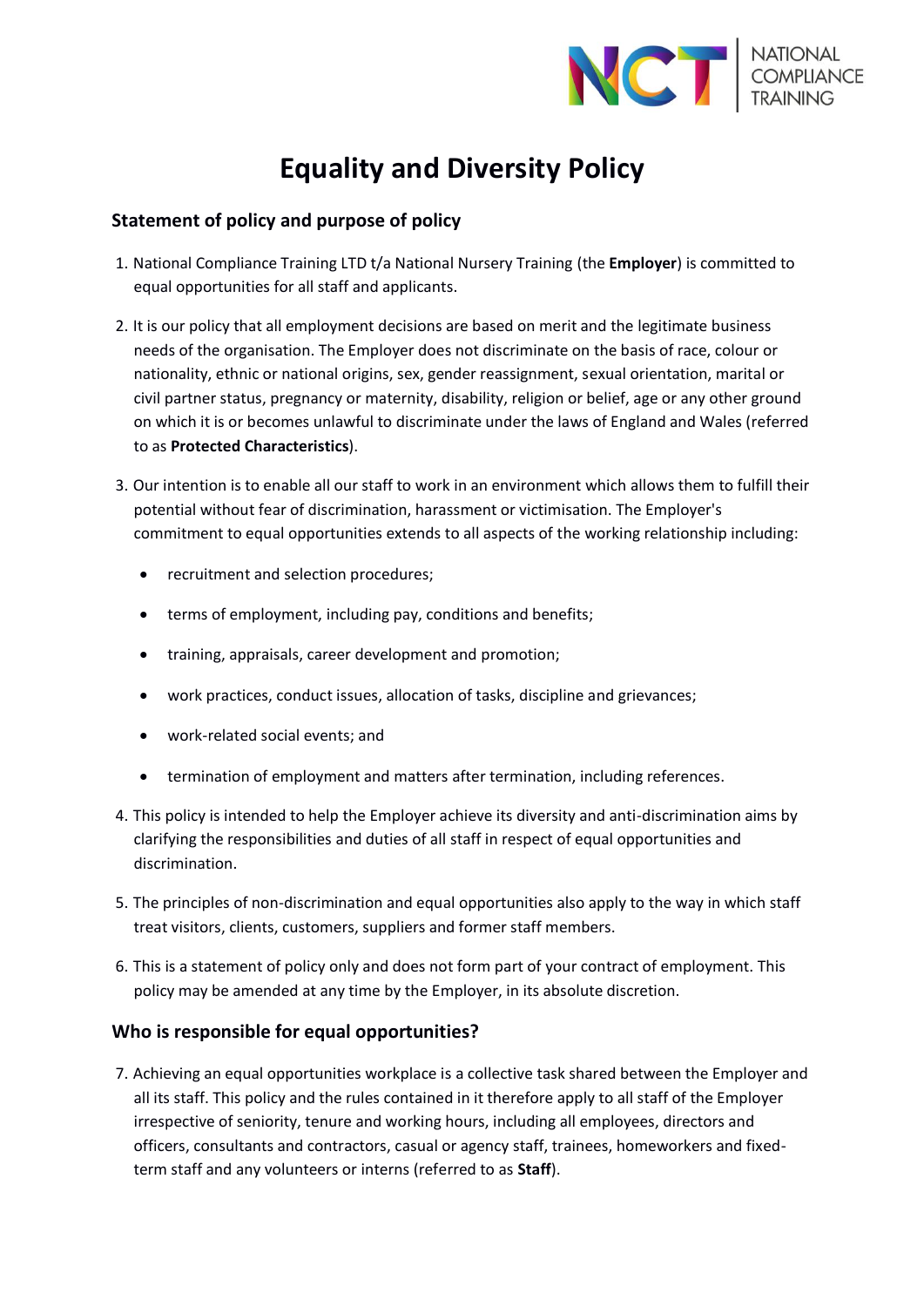

- 8. The board of directors of the Employer has overall responsibility for this policy and for equal opportunities and discrimination law compliance in the workplace and the Office Manager has been appointed as the person with day-to-day operational responsibility for these matters.
- 9. All Staff have personal responsibility to ensure compliance with this policy, to treat colleagues with dignity at all times and not to discriminate against or harass other members of Staff, visitors, clients, customers, suppliers and former staff members. In addition, Staff who take part in management, recruitment, selection, promotion, training and other aspects of career development (referred to as **Managers**) have special responsibility for leading by example and ensuring compliance.
- 10. Managers will receive appropriate training in equal opportunities and must take all necessary steps to:
	- promote the objective of equal opportunities and the values set out in this policy;
	- ensure that their own behaviour and those of the Staff they manage complies in full with this policy;
	- ensure that any complaints of discrimination, victimisation or harassment (including against themselves) are dealt with appropriately and are not suppressed or disregarded.

## **What is discrimination?**

11. Discrimination occurs in different ways, some more obvious than others. Discrimination on the grounds of any of the Protected Characteristics is prohibited by law, even if unintentional, unless a particular exception applies.

#### Direct discrimination

- 12. Direct Discrimination is less favourable treatment because of one of the Protected Characteristics. Examples would include refusing a woman a job as a chauffeur because you believe that women are not good drivers or restricting recruitment to persons under 40 because you want to have a young and dynamic workforce.
- 13. Direct discrimination can arise in some cases even though the person complaining does not actually possess the Protected Characteristic but is perceived to have it or associates with other people who do. For example, when a person is less favourably treated because they are (wrongly) believed to be homosexual or because they have a spouse who is Muslim.

#### Indirect discrimination

14. Indirect discrimination arises when an employer applies an apparently neutral provision, criterion or practice which in fact puts individuals with a particular Protected Characteristic at a disadvantage, statistically and this is unjustified. To show discrimination the individual complaining also has to be personally disadvantaged. An example would be a requirement for job candidates to have ten years' experience in a particular role, since this will be harder for young people to satisfy. This kind of discrimination is unlawful unless it is a proportionate means of achieving a legitimate aim.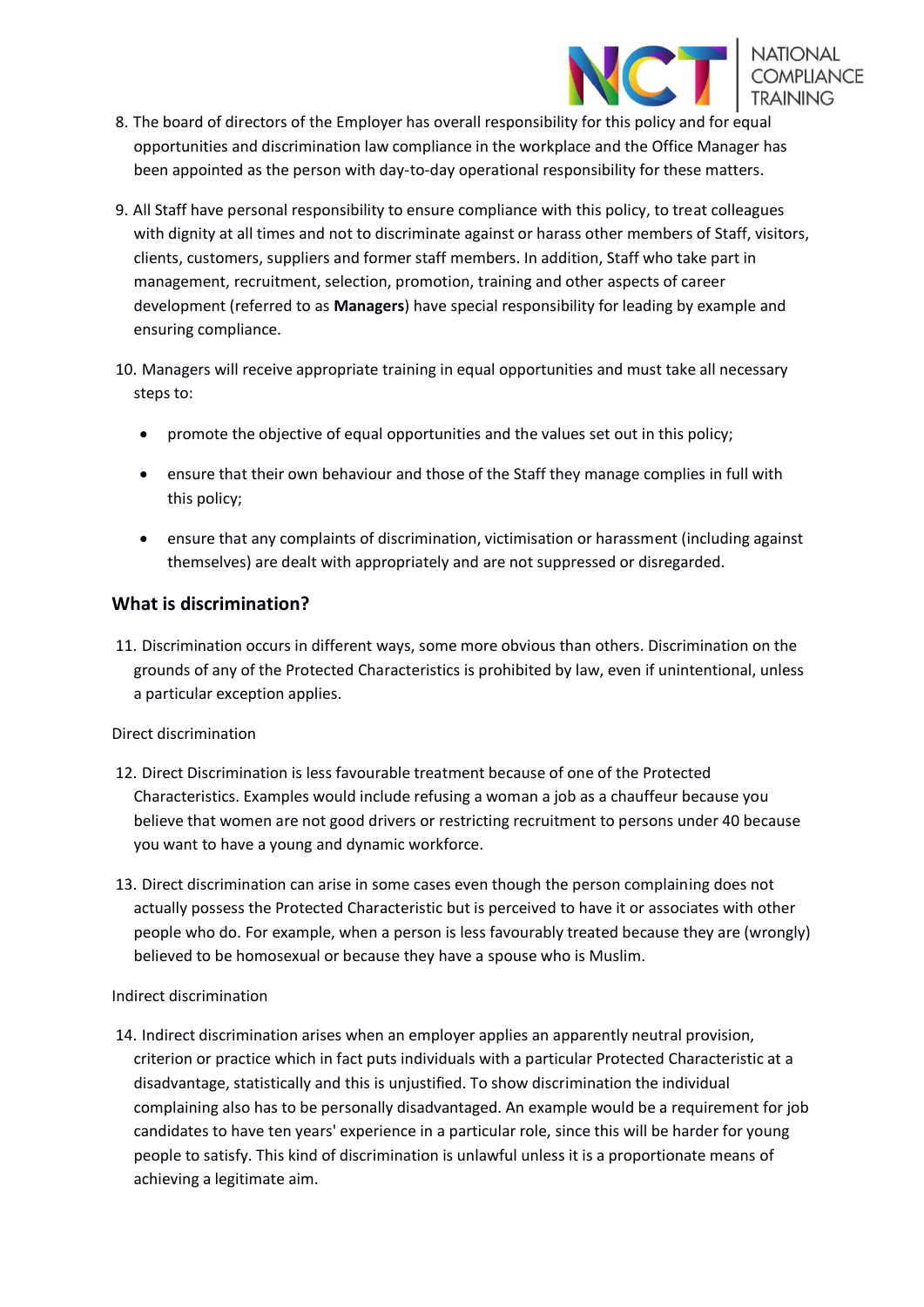

#### Victimisation

15. Victimisation means treating a person less favourably because they have made a complaint of discrimination or have provided information in connection with a complaint or because they might do one of these things.

#### Harassment

16. Harassment is:

- unwanted conduct which is related to a Protected Characteristic and which has the purpose or effect of violating a person's dignity or creating an intimidating, hostile, degrading, humiliating or offensive environment for them: or
- unwanted conduct which is of a sexual nature and which has the purpose or effect of violating a person's dignity or creating an intimidating, hostile, degrading, humiliating or offensive environment for them (**Sexual Harassment**); or
- less favourable treatment because of the rejection of or the submission to Sexual Harassment.
- 17. Harassment can arise in some cases even though the person complaining does not actually possess a Protected Characteristic but is perceived to have it (for example, when a person is harassed because they are (wrongly) believed to be homosexual) or associates with other people who possess a Protected Characteristic (for example, because they have a spouse who is Muslim).

18. Harassment may include:

- use of insults or slurs based on a Protected Characteristic or of a sexual nature or other verbal abuse or derogatory, offensive or stereotyping jokes or remarks;
- physical or verbal abuse, threatening or intimidating behaviour because of a Protected Characteristic or behaviour of a sexual nature;
- unwelcome physical contact including touching, hugging, kissing, pinching or patting, brushing past, invading personal space, pushing grabbing or other assaults;
- mocking, mimicking or belittling a person's disability, appearance, accent or other personal characteristics;
- unwelcome requests for sexual acts or favours; verbal sexual advances, vulgar, sexual, suggestive or explicit comments or behaviour;
- repeated requests, either explicitly or implicitly, for dates;
- repeated requests for social contact or after it has been made clear that requests are unwelcome;
- comments about body parts or sexual preference;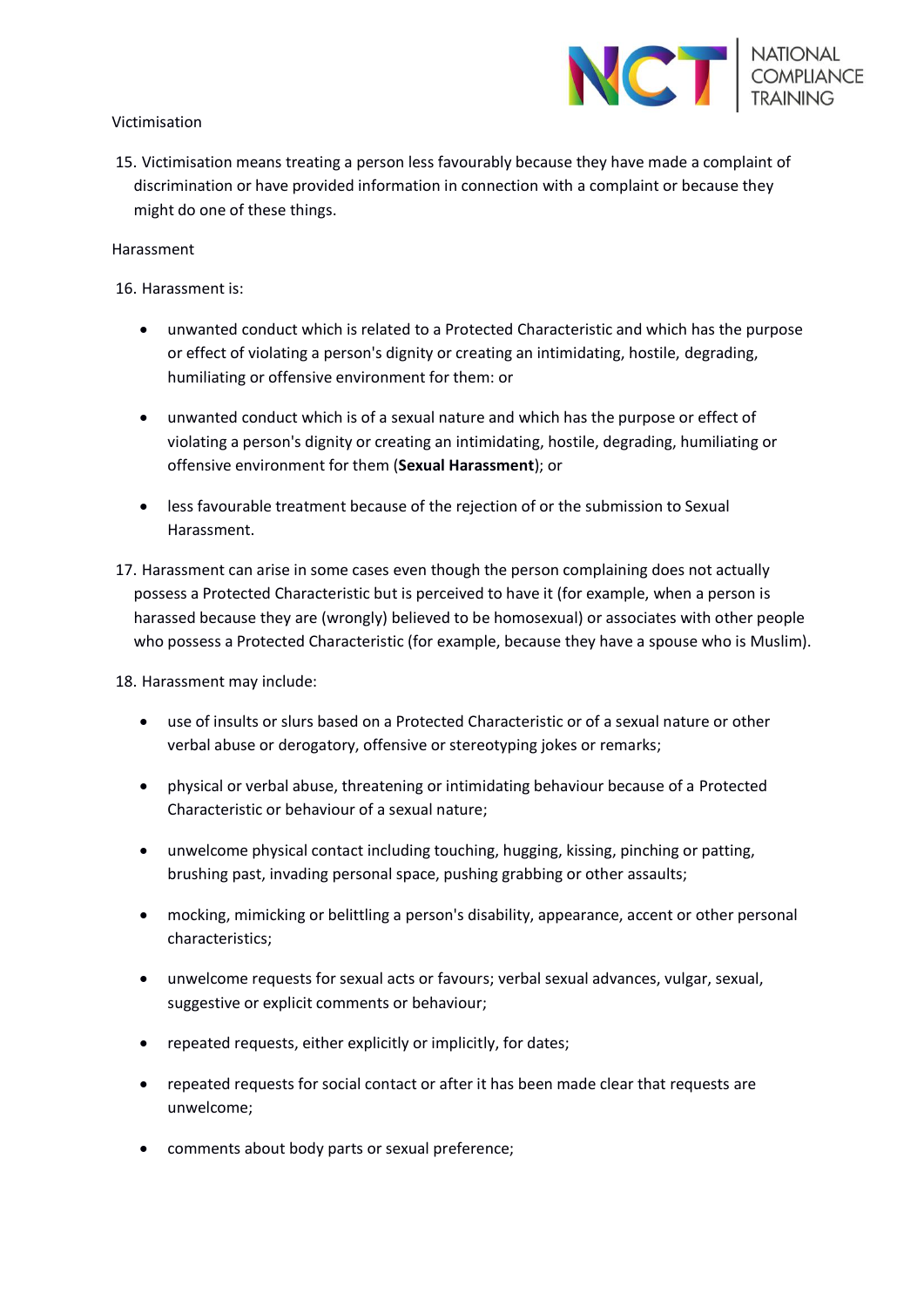

- displaying or distributing offensive or explicit pictures, items or materials relating to a Protected Characteristic or of a sexual nature;
- shunning or ostracising someone, for example, by deliberately excluding them from conversations or activities;
- 'outing' or threatening to 'out' someone's sexual orientation (ie to make it known);
- explicit or implicit suggestions that employment status or progression is related to toleration of, or acquiescence to sexual advances, or other behaviour amounting to harassment.

19. Other important points to note about harassment:

- a single incident can amount to harassment;
- behaviour that has continued for a long period without complaint can amount to harassment;
- it is not necessary for an individual to intend to harass someone for their behaviour to amount to harassment;
- it is not necessarily for an individual to communicate that behaviour is unwelcome before it amounts to harassment; and
- the onus is on each individual to be certain that their behaviour and conduct is appropriate and is not unwanted and in the case of doubt, you must refrain from such conduct.

#### Disability discrimination

20. This could be direct or indirect discrimination, and is any unjustified less favourable treatment because of the effects of a disability, and failure to make reasonable adjustments to alleviate disadvantages caused by a disability.

### **Disabled persons**

- 21. Any Staff member who considers that they may have a disability is strongly encouraged to speak with the Office Manager, particularly if they experience difficulties at work because of their disability so that any reasonable adjustments to help overcome or minimise difficulties can be discussed. For these purposes, disability includes any physical or mental impairment which substantially affects your ability to perform day to day activities and has lasted (or is likely to last) more than 12 months. Disclosure of this information will be treated in confidence, if you wish it to be, so far as is reasonably practicable and we will do our best to handle matters sensitively and to ensure that you are treated with dignity and with respect for your privacy.
- 22. We will consult with you about whether adjustments are needed to avoid you being disadvantaged and may ask you to see a doctor appointed by us, to advise on this. We will seek to accommodate your needs within reason. If we consider a particular adjustment unreasonable we will explain why and try to find an alternative solution.
- 23. Managers with responsibility for managing a member of Staff who they know or think to be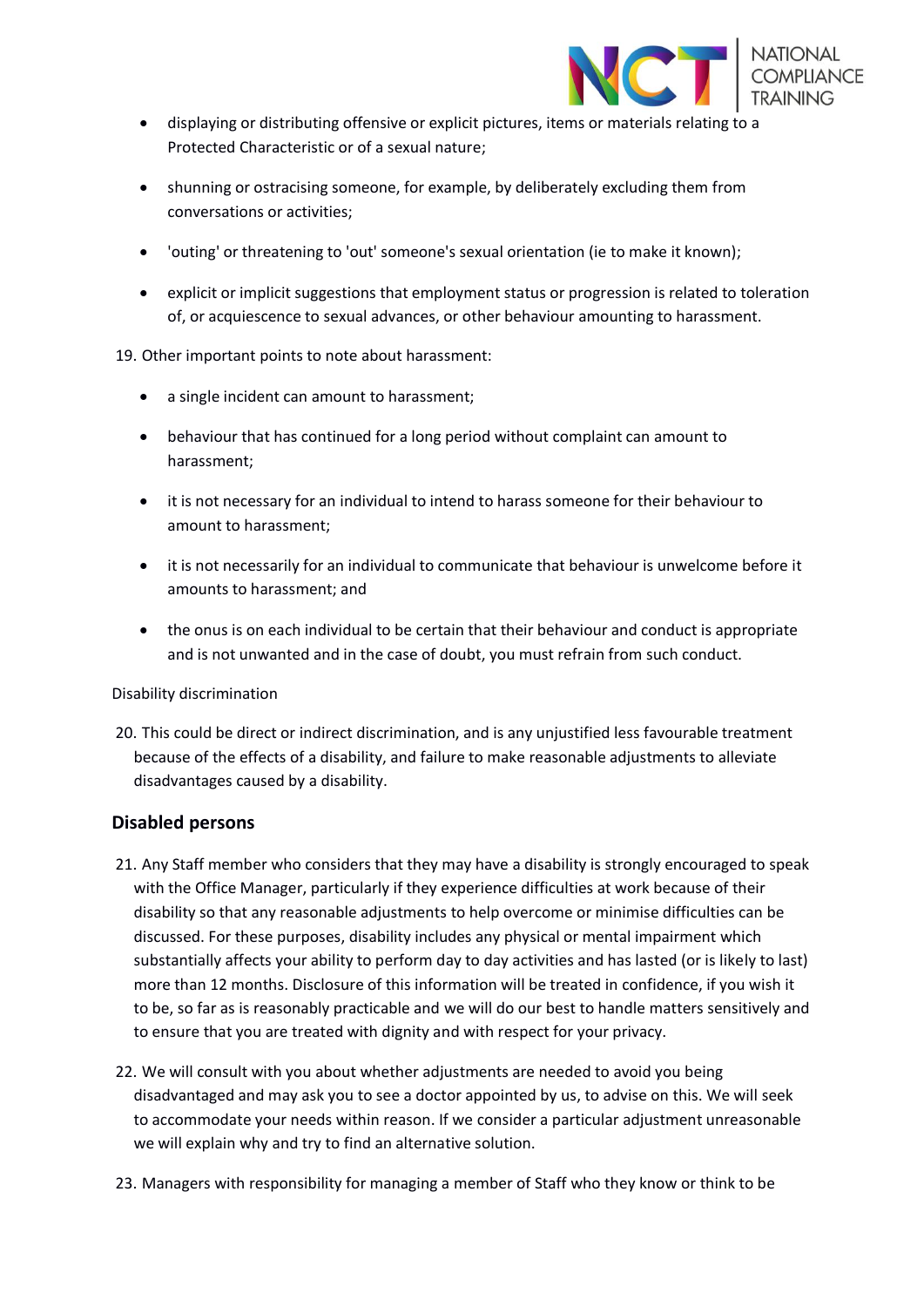

disabled should speak to the Office Manager to ensure that all relevant duties are complied with.

## **Making employment decisions fairly**

- 24. As noted above, the Employer will recruit employees and make other employment decisions concerning promotion, training, dismissal and related issues. on the basis of objective criteria.
- 25. Managers should only stipulate criteria or conditions for employment decisions (including job selection, promotion and redundancy) which are based on a legitimate business need and which do not go further than is needed to satisfy that need. If you are in any doubt about whether particular criteria or conditions are indirectly discriminatory or justifiable, then please speak to the Office Manager.

#### Recruitment

26. Managers involved in recruitment must:

- specify only recruitment criteria that are relevant to the job, reflect genuine business needs and are proportionate. More than one person should be involved in shortlisting of applicants wherever practicable;
- ensure that vacancies are advertised to a diverse audience and try to avoid informal recruitment methods that exclude fair competition. In very rare cases, it may be legitimate and necessary to restrict recruitment to a particular role to certain groups, but it is essential that this is discussed with the Office Manager so that appropriate steps can be taken to ensure legality;
- review job advertisements carefully to ensure that stereotyping is avoided and that particular groups are not unjustifiably discouraged from applying;
- not ask applicants about health or disability before a job offer is made (other than in exceptional circumstances and after having been approved by the Office Manager). If necessary a job offer can be expressed to be conditional upon satisfactorily passing a medical check.
- not ask candidates about any Protected Characteristic if the question may demonstrate an intention to discriminate. For example, candidates should not be asked about current or future pregnancy, childcare or related matters; and
- not make assumptions about immigration status based on appearance, accent or apparent nationality;
- so far as reasonably practicable, keep a written record of their reasons for relevant decisions.
- 27. The Employer is legally required to verify that all employees have the right to work in the UK. Prior to starting employment, all employees must produce original documents to the Employer's satisfaction, irrespective of nationality. Information about the documents required is available from the Office Manager.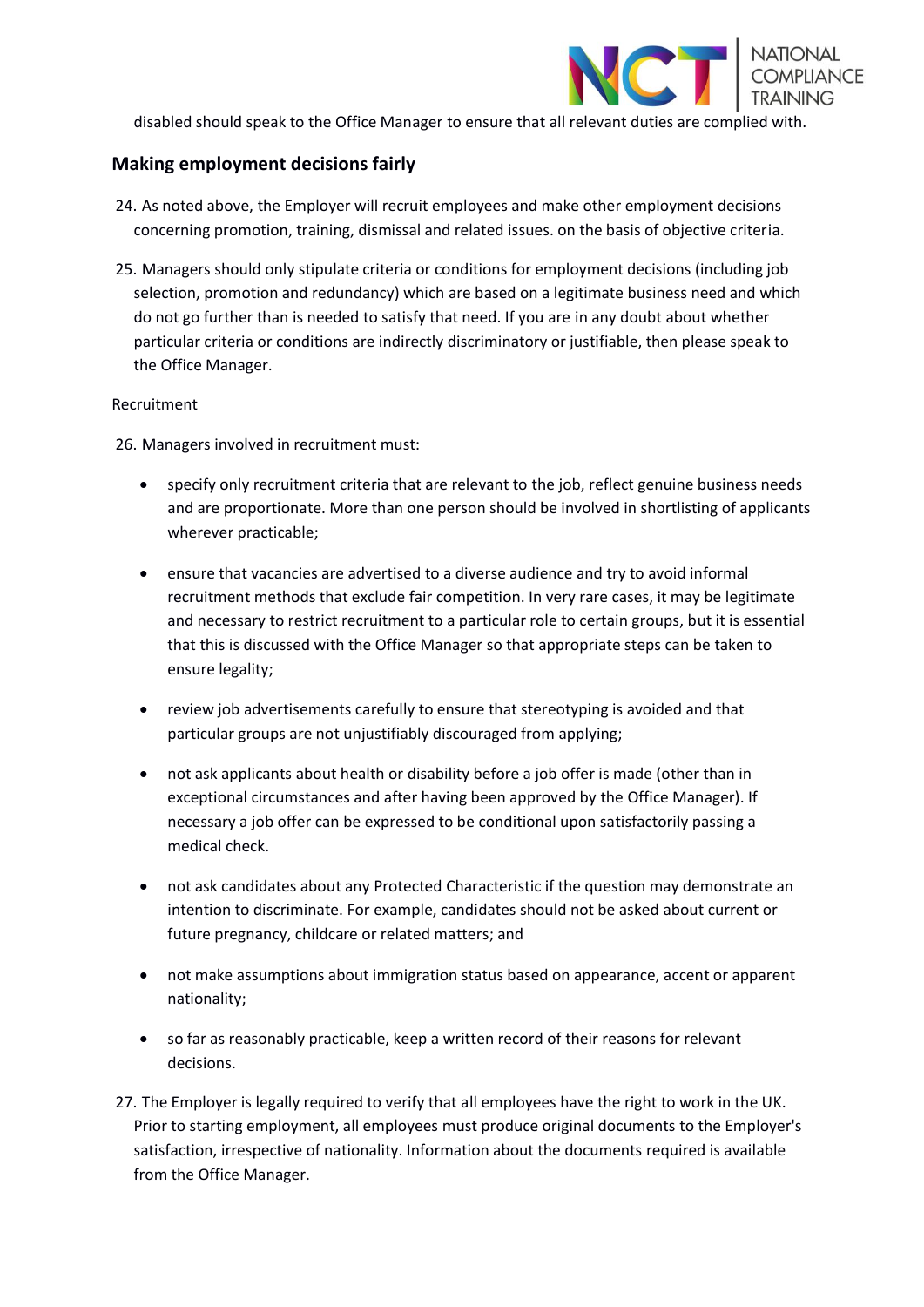

Staff training, career development and promotion

- 28. Training needs may be identified during the normal appraisal process. Appropriate training to facilitate progression will be accessible to all staff.
- 29. All promotion decisions will be made on the basis of merit and according to proportionate criteria determined by legitimate business need.
- Conditions of service
- 30. Access to benefits and facilities and terms of employment will be kept under review to ensure that they are appropriately structured and that no unlawful barriers to qualification or access exist.

Discipline and termination of employment

- 31. Any redundancy selection criteria and procedures that are used, or other decisions taken to terminate employment, will be fair and not directly or indirectly discriminatory.
- 32. Disciplinary procedures and penalties will be applied without discrimination, whether they result in disciplinary warnings, dismissal or other disciplinary action.

Discipline and termination of employment

33. Part-time and fixed-term staff will be treated the same as full-time or permanent staff of the same position and enjoy no less favourable terms and conditions (pro-rata, where appropriate), unless different treatment is justified.

#### **What to do if you encounter discrimination**

- 34. If you believe that you have been the victim of discrimination, you should follow the Employer's Grievance Procedure.
- 35. Every member of Staff has a responsibility to combat discrimination if they encounter it. Staff who observe or are aware of acts that they believe amount to discrimination directed at others are encouraged to report these to the Office Manager.
- 36. Any grievance or report raised about discrimination will be kept confidential so far as this is practicable. We may ask you if you wish your complaint(s) to be put to the alleged discriminator if disciplinary action appears to be appropriate. It sometimes may be necessary to disclose the complaint or take action even if this is not in line with your wishes, but we will seek to protect you from victimisation and, if you wish, we will seek to protect your identity. You should be aware that disciplinary action may be impossible without your co-operation or if you refuse to allow relevant information to be disclosed.
- 37. Staff who raise a complaint about or report discrimination in good faith will be protected from retaliation or victimisation. As long as you act in good faith, the fact that you have raised a complaint or report will not affect your position within the Employer, even if the complaint is not upheld. Making a false allegation deliberately and in bad faith is a misconduct offence and will be dealt with in accordance with our disciplinary policy. Any member of Staff who attempts acts of